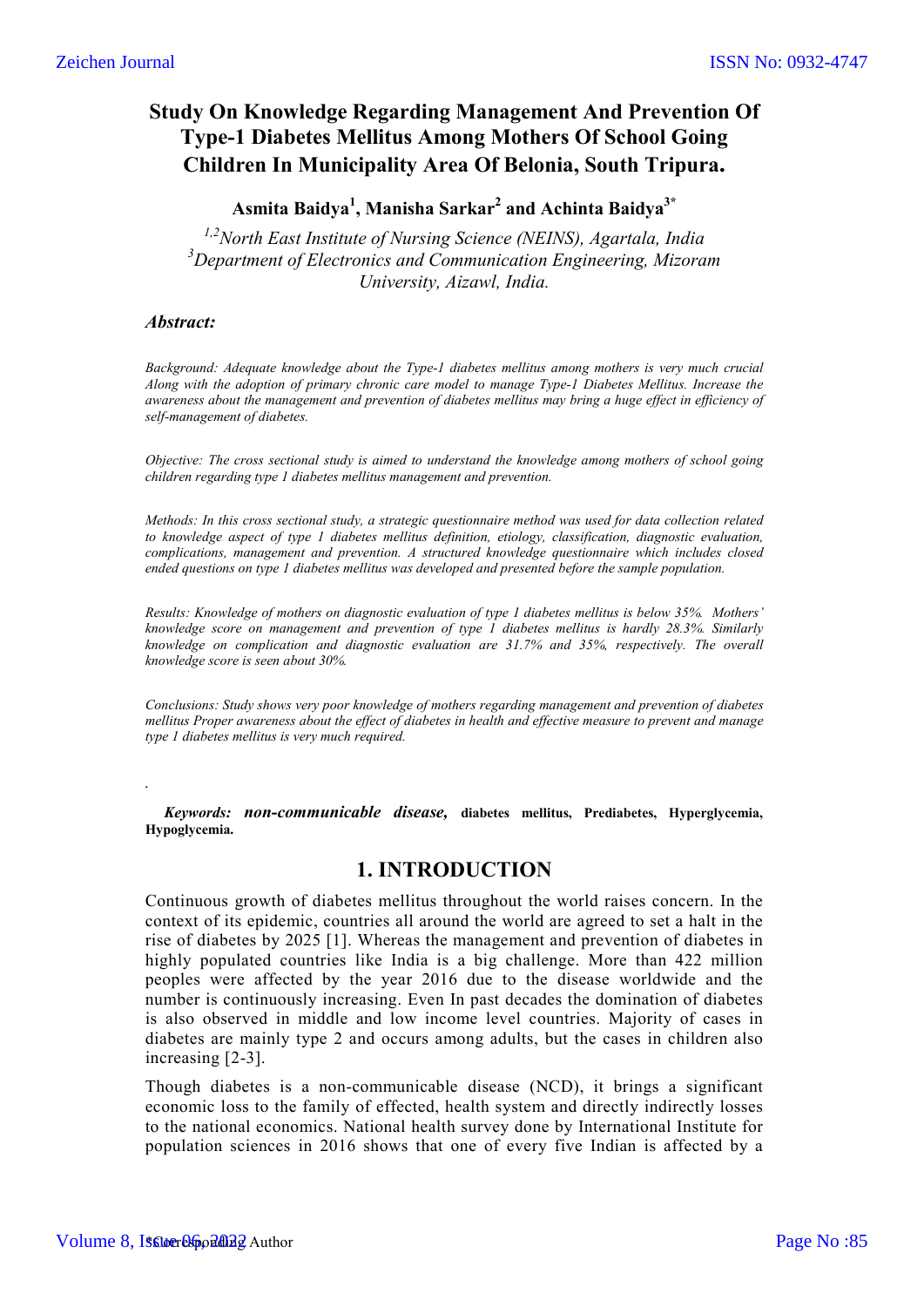chronic NCD [4]. India is predicted to cross 69.9 million of diabetes cases by 2025 [5]. Care for chronic non-communicable diseases is greatly deserted in our traditional healthcare system. Lack of adequate healthcare professionals, monitoring systems and continuous coordination with patients brings difficulties to chronic NCD management. As a vast population is undiagnosed, preventive measures is very much required to assess the effect of diabetes along with the risk factor survey. Countries like India with diversities and wide population often lacks in resources and access to well trained professional [6-7]. In such adverse conditions propagation of knowledge about the prevention and management of chronic NCD like diabetes among the common people is one of the key factors of self-management. Along with the adoption of primary chronic care model design recommended by WHO [8], roll of the health care and community workers need to be redefined in resourceconstrained system [9-10]. Structured teaching program to increase the awareness about the management and prevention of diabetes mellitus may bring a huge effect in efficiency of self-management of diabetes.

In this paper, we presented an evaluation of the knowledge level of management and prevention of Type-1 diabetes mellitus among mothers of school going children in a suburban area. As mothers are the builders of a nation, they are the most suitable candidate to be enlightened first about the chronic NCD diabetes mellitus so that the wisdom can be passed thereafter. As studies shows cases of diabetes in young age increases and Type-1 diabetes mellitus is dominant in child and young adult, knowledge about the Type-1 diabetes mellitus among mothers is very much crucial. This study is focused to understand the requirement of structured teaching program to enhance their knowledge about the Type-1 diabetes mellitus. Additionally the study also takes an exemplification of in-depth knowledge of mothers regarding the diabetes mellitus definition, classification, management and prevention. Though socioeconomic based study on prevalence of diabetes done in 2012 to 2015 in Tripura along with other states [11-13], the study did not implicate about the knowledge of Type 1 diabetes. Further assessment of the present status of the knowledge about Type 1 diabetes is also reasonably essential [14].

### **2. METHOD**

The cross-sectional study was conducted on knowledge among mothers of school going children regarding type 1 diabetes mellitus. In this study mothers of school going children in Belonia, South Tripura who full fill the inclusion criteria are select as sample and the investigation was performed during the year of 2021.

#### **Study Design:**

The present study was conducted on mothers of school going children in Belonia, South Tripura. The reasons for selection of this location for the study are mainly (a) geographical proximity, (b) co-operation & availability of subjects, (c) economy in terms of time & subject. A structured knowledge questionnaire which includes closed ended questions on type 1 diabetes mellitus was developed. Questionnaires were used to assess the level of knowledge regarding type 1 diabetes mellitus.

#### **Tools and Data Collection:**

The tool and content was prepared after testing the validity and consultation. 3 nursing experts, one lecturer each from English and Bengali literature were selected as experts based on their experience, clinical practice and interest in the problem being studied. Their suggestion and opinion regarding the relevance, adequacy and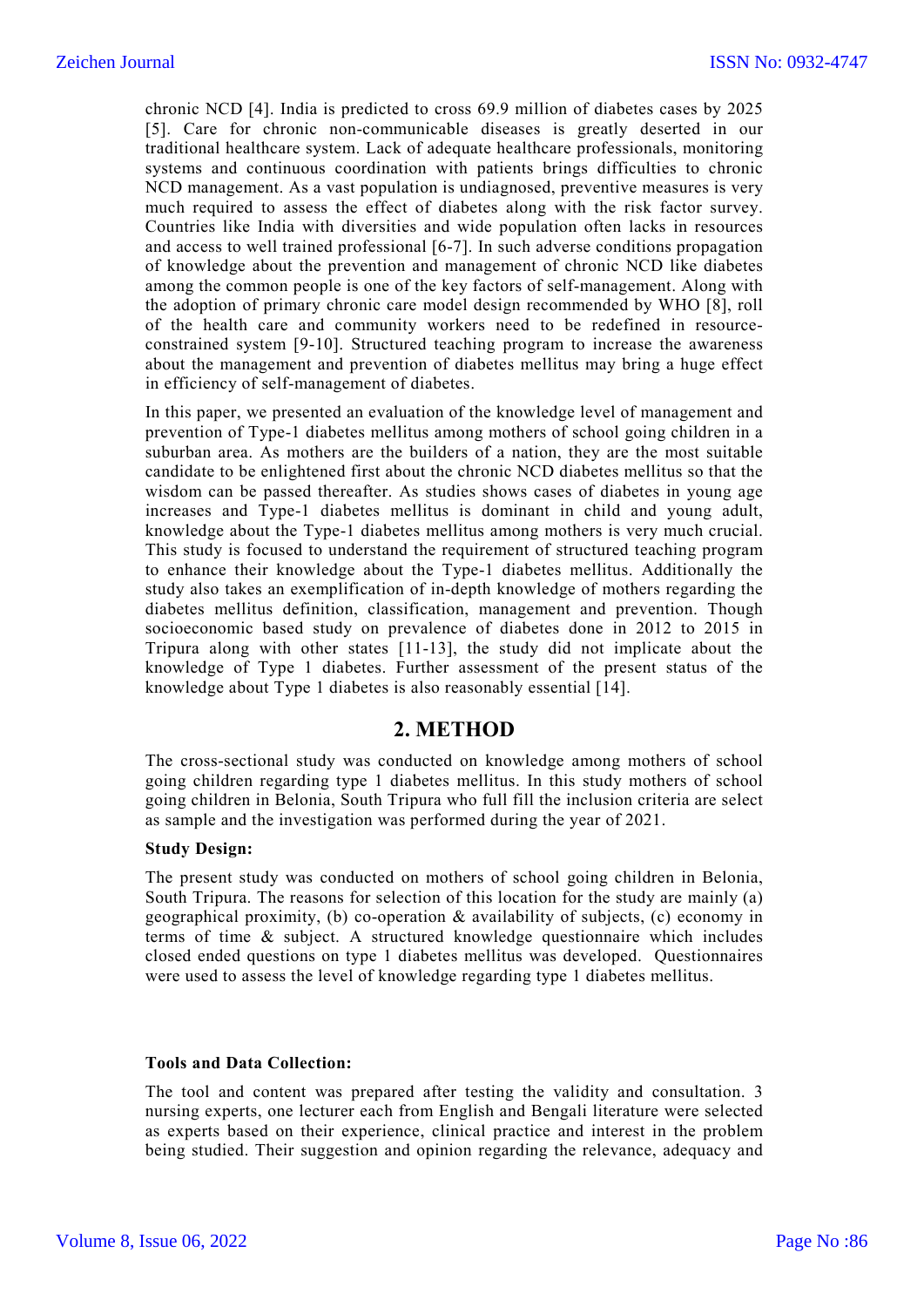appropriateness of the items and tool were considered for necessary modifications in the study.

Questionnaire method was used for data collection. Prior to data collection the investigator was obtained permission from the authority of the area. The study includes mothers who are having school going children (6-12 years), those who are present and willing to participate at the time of data collection, mothers who can read, write and understand English/Bengali language. 60 mothers of school going children were selected as per the mentioned criteria. The investigators introduced themselves to the mothers of school going children and established a good rapport with them and explained about the purpose of the study and its usefulness. They were assured about the confidentiality of their responses, informed consent obtain from the subject indicating their willingness to participate in the study. The time allotted to each mother for questionnaires was 30 minutes.

#### **Measurement Values:**

The study was structured questionnaires related to knowledge aspect of type 1 diabetes mellitus. It focuses on the following areas:

| • Introduction and definition | 8 items  |
|-------------------------------|----------|
| • Etiology and Classification | 2 items  |
| • Diagnostic evaluation       | 4 items  |
| • Management and prevention   | 18 items |
| • Complications               | 3 items  |

The items were multiple choice questions with 3 options in Bengali/English. Each correct response will carry '1' and '0' for incorrect response. Level of knowledge score is marked as 'very poor' for 0-8 marks, 'Poor' for 9-16 marks, 'Average' for 17-24 marks, 'Good' for 25-32 marks, 'Excellent' for 33-40 marks.

## **3. RESULT AND DISCUSSION**

Study was constructed to collect the data regarding age, religion, educational qualification of mother, occupation of mother, monthly family income, area of living, family history related to diabetic mellitus, no of children, previous knowledge about type 1 diabetes mellitus. As many studies have raised concern about the prevalence of diabetes in the economically underprivileged segment of the society [14-15], demographic analysis of the samples is also become essential.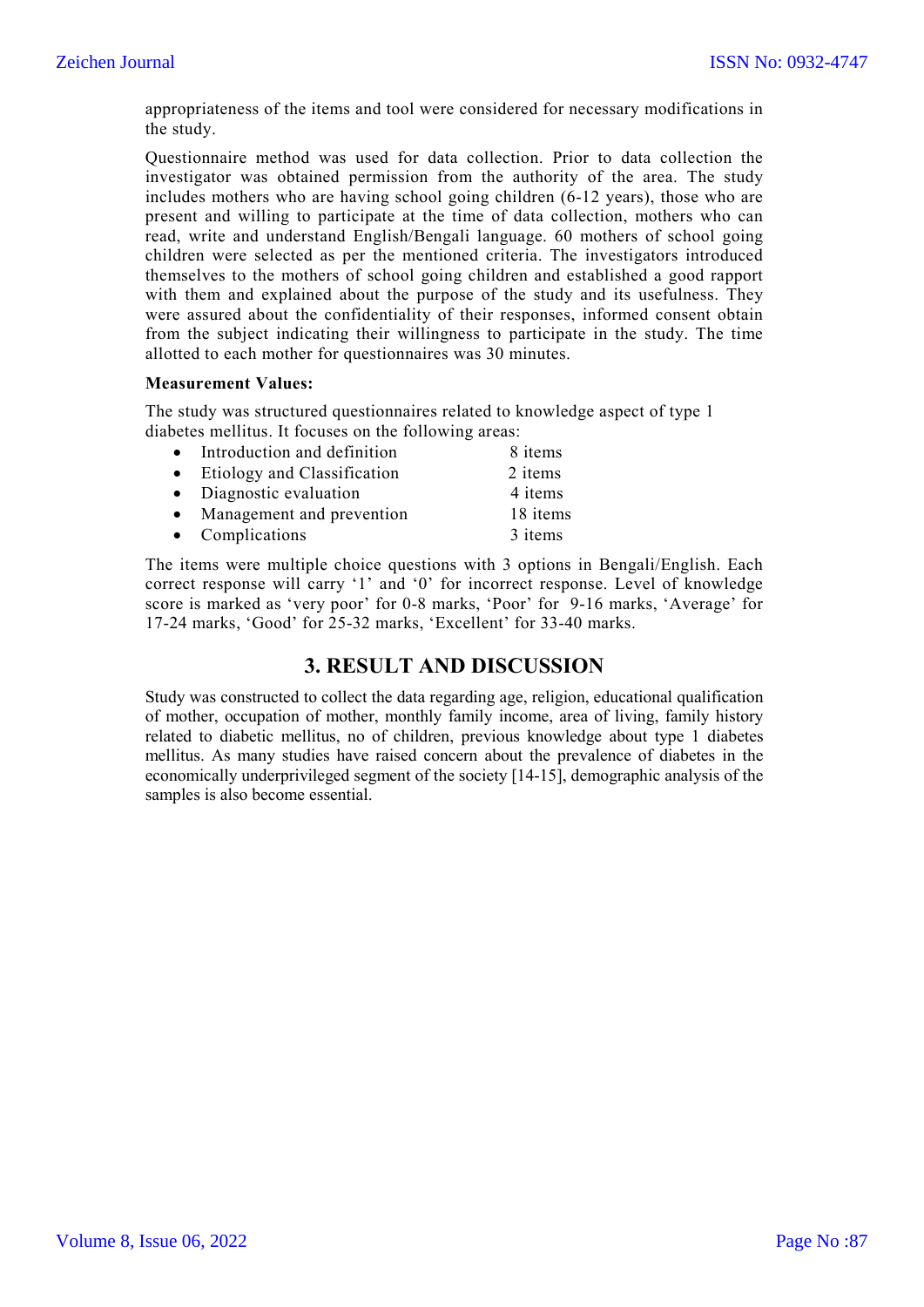

#### **Figure 1. Bar diagram representing the percentage distribution of demographic variables of mothers of school going children**.

The demographic data presented on Figure 1 reveals that the majority (25) 41.67% of the mothers of school going children belong to age group 26-30yrs. (19) 31.67% of the mothers of school going children belong to the age group 31-35yrs. (16) 26.67% of the mothers of school going children belong to the age group 20-25 yrs.(0) 0% of the mothers of school going children belong to the age group 36yrs& above. Religion based data presented on Figure 1 reveals that the majority of mothers were belongs to Hindu 52 (86.67%), whereas 5 (8.33%) of mothers belongs to Muslim, 2 (3.33%) of mothers belongs to Christian and 1 (1.67%) belongs to others. It also reveals that majority 44 (73.33%) mothers were live in urban area, whereas 13(21.67%) mothers were live in rural area and 3(5%) mothers were live in slum area. Majority 33 (55%) mothers had 2 children, whereas 23(38.33%) mothers had 1 child, and 3(5%) mothers had 3 children, 1(1.67%) had 4& above children.

Education related data of mothers of school going children is presented in the Figure 2. It reveals that majority 23(38.33%) mothers had secondary education whereas mothers with graduation & above education were 16(26.67%). Further, 15(25%) of them had intermediate education, and 6(10%) had primary education. The majority mothers 20(43.33%) were housewife. 17(28.33%) of them were govt. employee, 10(16.67%) mothers had business and, 7(11.67%) were private/corporate employee. The data reveals that majority mothers 18(30%) had Rs.30,000-40,000 monthly family income whereas 9(15%) mothers had Rs.20,000-30,000 monthly family income and 7(11.67%) mother had 40,000-70,000 monthly family income. The data presented in the Figure 2 reveals that majority 23(38.33%) mothers had sources of knowledge from family & friends, whereas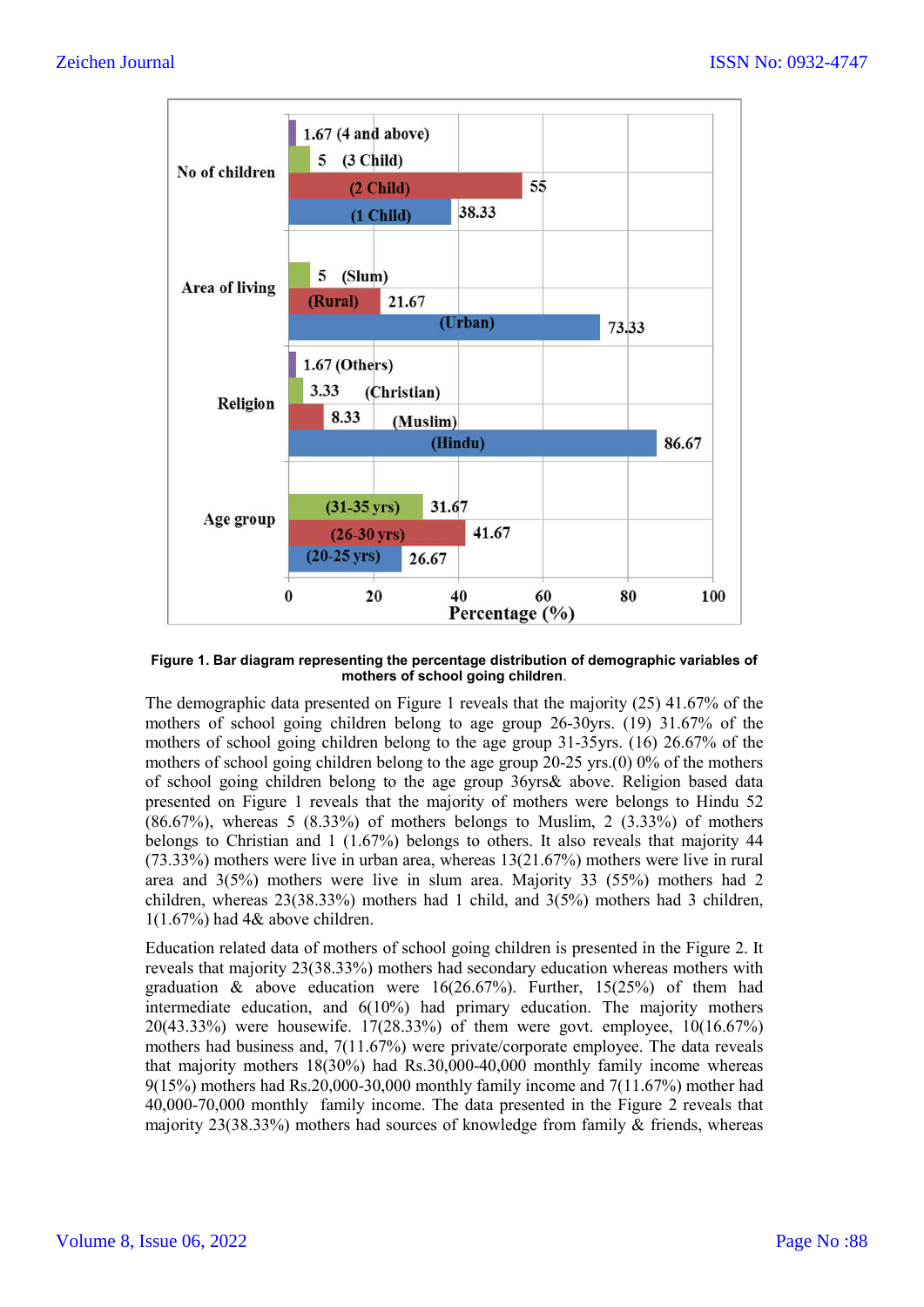

8(13.33%) mothers had sources of knowledge from print & electronics and 5(8.33%) mothers had sources of knowledge from mass media.

**Figure 2. Percentage distribution of mothers of school going children according to their education, occupation, family income, and source of knowledge.**

The study reveals that majority 54 (90%) mothers had no family health history, whereas 6(10%) mothers had family health history of diabetes. The majority 36(60%) mothers had previous knowledge, whereas 24(40%) mothers not had any previous knowledge of diabetes. It can be inferred that majority of the mothers of school going children belong to the age group 26-30 years. Majority of the mothers had at least secondary education. The majority of the mothers had sources of knowledge from family & friends.

**Table 1. Item wise knowledge scores for correct response on introduction and definition of type 1 diabetes mellitus**

| SL. | <b>ITEM</b>                                                                                      | <b>Frequency</b> | $\frac{0}{0}$ |
|-----|--------------------------------------------------------------------------------------------------|------------------|---------------|
| NO. |                                                                                                  |                  | 'X            |
| 1.  | Diabetes is a metabolic disorder                                                                 | 29               | 48.33%        |
| 2.  | Other name of type 1 diabetes is juvenile diabetes                                               | 24               | 40%           |
| 3.  | 0-14 yrs age groups are at highest risk for type 1<br>diabetes mellitus                          | 19               | 31.7%         |
| 4.  | Diabetes mellitus are affected when your body can't<br>use blood sugar the way it should be.     | 9                | 15%           |
| 5.  | fasting blood glucose=140mg/dl is confirmed values<br>meet the diagnostic threshold for diabetes | 13               | 21.7%         |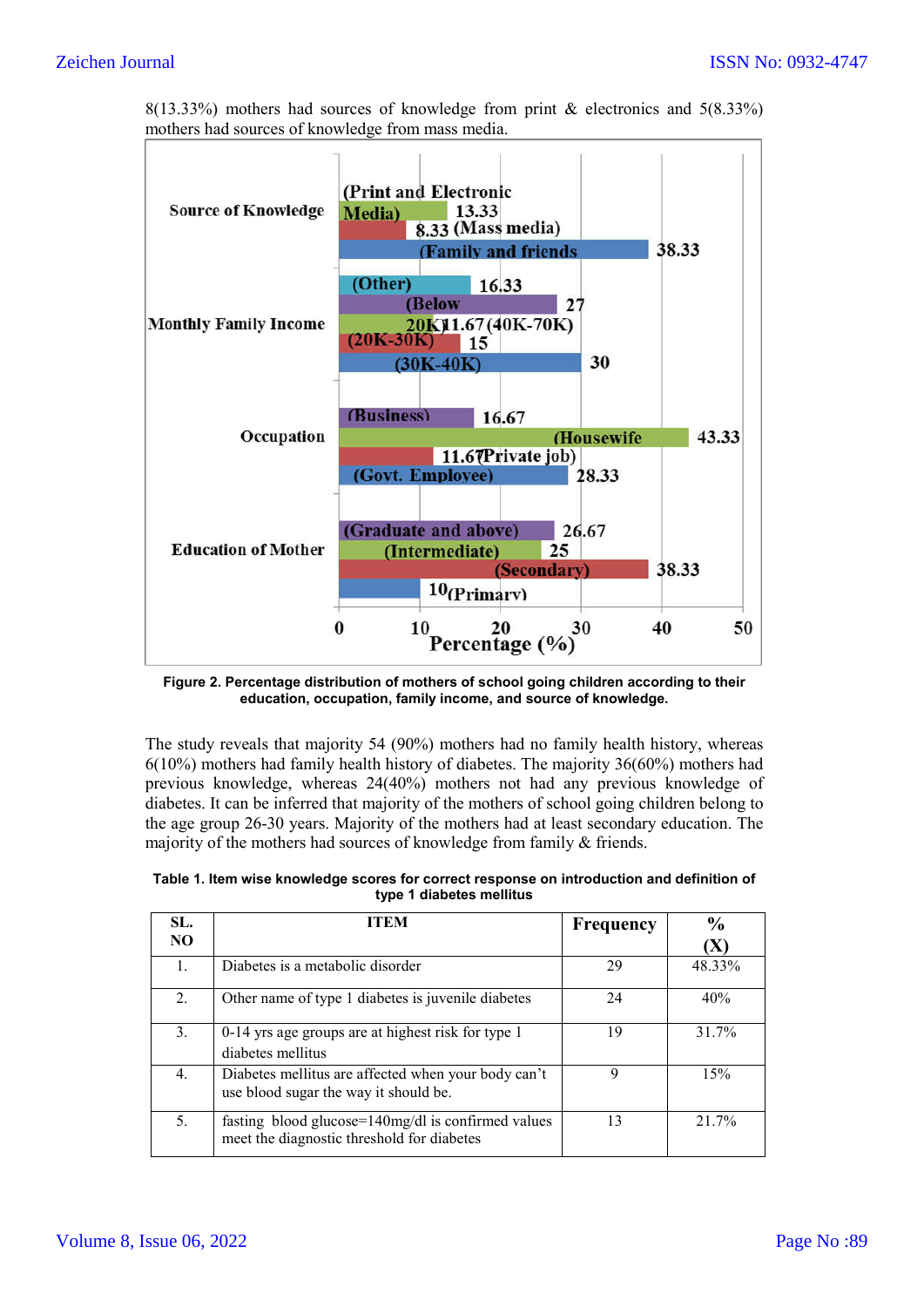| o. | Hyperglycemia is high blood sugar level | 30% |
|----|-----------------------------------------|-----|
|    | Hypoglycemia is low blood sugar level   | 25% |
|    | Pancreas secrets insulin                | 35% |

Table 1 shows item wise knowledge score for correct response on introduction and definition of type 1 diabetes mellitus. It shows that only 48.33% of the mothers responded correctly for the items "Diabetes is a metabolic disorder". Knowledge of mothers about "other name of type 1 diabetes is juvenile diabetes, and Pancreas secrets insulin" were 40% and 35%. 31% mothers responded correctly for the items "0-14 years age groups are at highest risk for type 1 diabetes mellitus" and 21.7% mothers responded correctly for the items "fasting blood glucose=140mg/dl is confirmed values meet the diagnostic threshold for diabetes". 15% mothers correctly responded for the items "Diabetes mellitus are affected when your body can't use blood sugar the way it should be". The correctness of knowledge is 30% and 25% respectively for items "Hyperglycemia is high blood sugar level, Hypoglycemia is low blood sugar level". Table 2 shows items wise knowledge score of mothers for correct response on classification of type 1 diabetes mellitus. It shows 38.3% of the mothers respond correctly for the items "Diabetes is newly classified related to etiology". 46.7% of the mothers respond correctly for the items, "Type 1 diabetes is identified for children". Thus the study indicates that structured teaching programme can be effective for increase of knowledge about introduction and definition of type 1 diabetes mellitus among mothers.

**Table 2. Item wise knowledge scores for correct response on etiology & classification of type 1 diabetes mellitus**

| SL. No. | <b>ITEM</b>                                      | Frequency | $\%$ (X) |
|---------|--------------------------------------------------|-----------|----------|
|         | Diabetes is newly classified related to etiology |           | 38.3%    |
|         | Type 1 diabetes is identified for children       | 28        | $46.7\%$ |

Table 3 shows items wise knowledge score for correct response on classification of type 1 diabetes mellitus. It shows that 23.3% of the mothers respond correctly for the items "Prediabetes mean fasting glucose of 100-125mg/dl. The 53% of the mothers respond correctly for the items, "More than 126 mg/dl fasting glucose concentration is required for diagnosis of diabetes mellitus.

**Table 3 Item wise knowledge scores for correct response on diagnostic evaluation of type 1 diabetes mellitus**

| SL. NO | ITEM                                                                                                 | <b>Frequency</b> | $\%$ (X |
|--------|------------------------------------------------------------------------------------------------------|------------------|---------|
|        | More than 126 mg/dl fasting glucose concentration<br>is required for diagnosis of diabetes mellitus. | 32               | 53.3%   |
| 2.     | Greater than 200mg/dl is the level of random<br>glucose concentration for diagnosis of diabetes.     |                  | 21.7%   |
| 3.     | Prediabetes means fasting glucose of 100-125mg/dl                                                    | 14               | 23.3%   |
|        | 4.1%-5.4% is the normal level of $HbA1C$                                                             |                  | 38.3%   |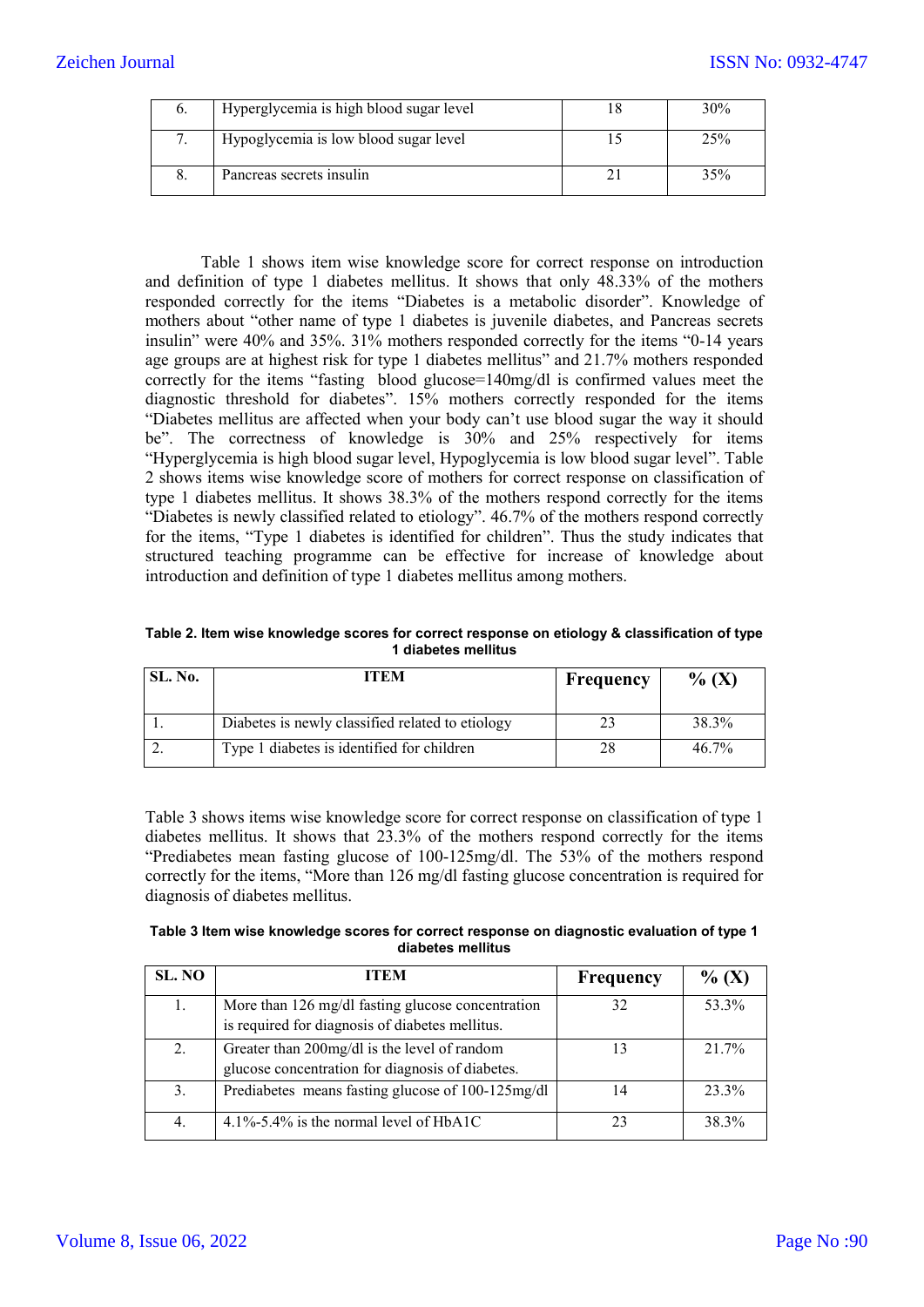Table 4 shows items wise knowledge score for correct response on management and prevention of type 1 diabetes mellitus. It shows that mothers are very less aware about the management of the diabetes. Knowledge of mothers about the proper diet for diabetes control and prevention was quite low. In this section highest correct answer 38% is shown about the importance of exercise to prevent and manage diabetes. Most of the cases the knowledge score is seen below 30%. Proper awareness about the effect of diabetes in health and effective measure to prevent and manage type 1 diabetes mellitus is very much required.

| SL.               | <b>ITEM</b>                                                                                    | Frequenc        | $\frac{0}{0}$ |
|-------------------|------------------------------------------------------------------------------------------------|-----------------|---------------|
| NO                |                                                                                                | ${\bf y}$       | (X)           |
| 1.                | Hourly glucose level to be monitor in case of DKA                                              | $\overline{17}$ | 28.3%         |
| $\overline{2}$ .  | 55% carbohydrate are required for preventing<br>diabetes                                       | $\overline{13}$ | 21.7%         |
| 3.                | Wheal wheat is the good carbohydrate food for<br>diabetic child.                               | 24              | 36.7%         |
| 4.                | Sugar is restricted in type 1 diabetes diet                                                    | $\overline{20}$ | 33.3%         |
| 5.                | Beans are healthiest proteins for a type 1 diabetes<br>diet                                    | 15              | 25%           |
| 6.                | Chicken is the good animal sources of protein for<br>type 1 diabetes.                          | 19              | 31.7%         |
| 7.                | Cheese is to avoid for diabetic child.                                                         | 13              | 21.7%         |
| 8.                | During exercise in case of diabetic child avoid<br>exercising during insulin peak.             | 20              | 33.3%         |
| $\overline{9}$ .  | Insulin helps blood sugar to enter your cells                                                  | 11              | 18.3%         |
| 10.               | Exercise lowers the blood sugar that's why healthy<br>diet and regular exercise so important.  | 23              | 38.3%         |
| $\overline{11}$ . | Diet and exercise is the primary treatment of type 1<br>diabetes.                              | $\overline{15}$ | 25%           |
| 12.               | Eliminating all carbohydrates from the diet does not<br>help to prevent diabetes complications | 11              | 18.3%         |
| 13.               | Memory loss can occur in brain due to type 1<br>diabetes                                       | 20              | 33.3%         |
| $\overline{14}$ . | Fungal infection can be affected in skin by type 1<br>diabetes.                                | $\overline{18}$ | 30%           |
| $\overline{15}$ . | Retinopathy is the most common eye complication<br>due to type 1 diabetes.                     | $\overline{17}$ | 28.3%         |
| 16.               | Heart attack can occur in cardiovascular system due<br>to type 1 diabetes.                     | 20              | 33.3%         |
| 17.               | Neuropathy can occur in nervous system due to<br>type 1 diabetes.                              | 13              | 21.7%         |
| 18.               | Numbness, tingling sensation in limbs are the sign<br>and symptoms of neuropathy               | 18              | 30%           |

#### **Table 4. Item wise knowledge scores for correct response on management and prevention of type 1 diabetes mellitus.**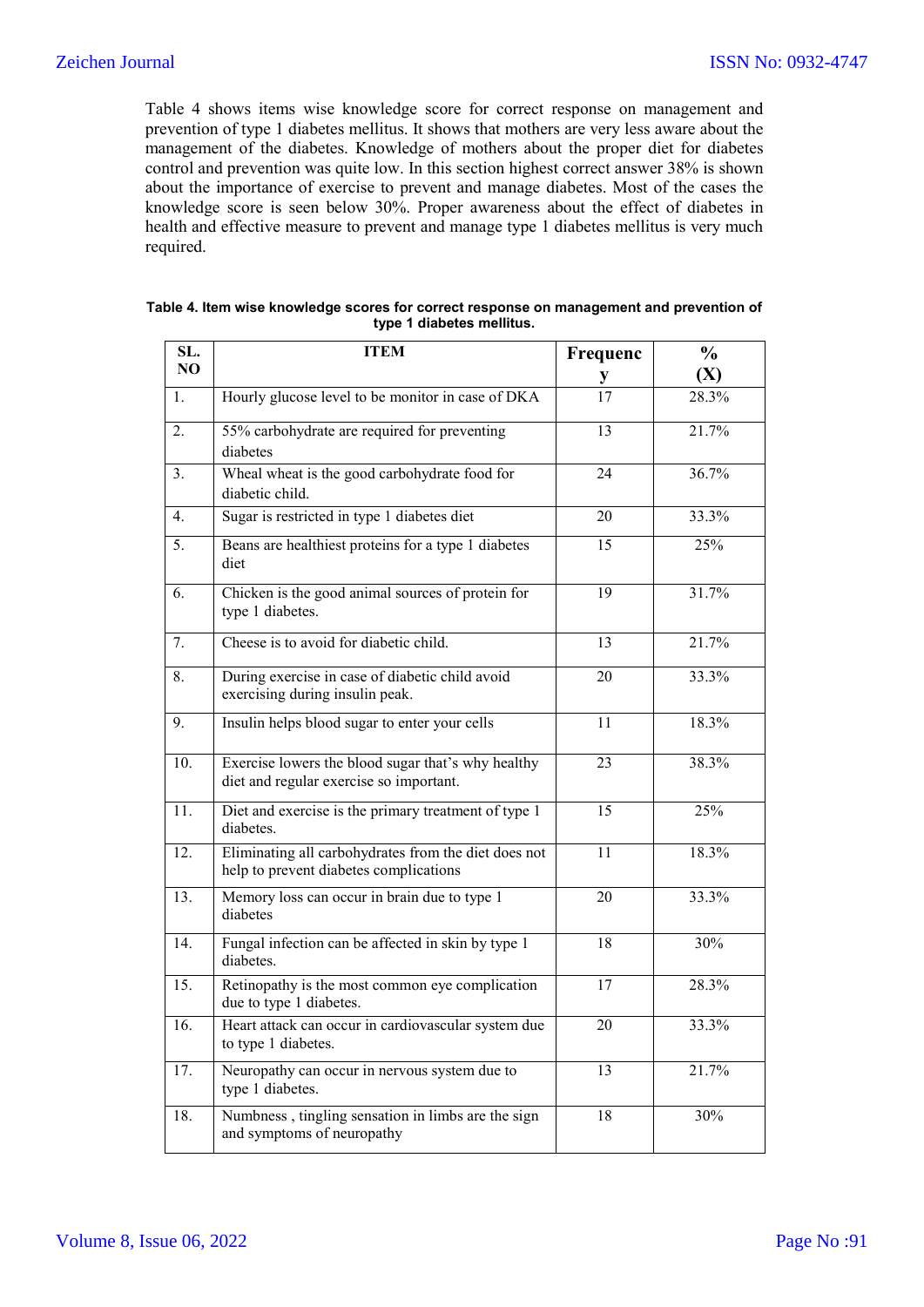| SL. | ITEM                                                                                      | <b>Frequency</b> | $\frac{6}{9}$ |
|-----|-------------------------------------------------------------------------------------------|------------------|---------------|
| NO. |                                                                                           |                  | (X)           |
|     | Heart disease is higher risk for diabetic people                                          | 31               | 51.7%         |
|     | Kidney disease will happen if you are not treating<br>diabetes                            | 24               | 40%           |
| 3.  | Diabetic foot is the complications of diabetes<br>mellitus which may require amputations. |                  | 3.33%         |

**Table 5. Item wise knowledge scores for correct response on complications of type 1 diabetes mellitus**

Table 5 shows items wise knowledge score for correct response on classification of type 1 diabetes mellitus. It shows that 51.7% of the mothers respond correctly for the items "Kidney disease will happen if you are not treating diabetes". Thought 40% of the mothers responded correctly for the item "Kidney disease will happen if you are not treating diabetes", lowest correct response is shown for the items, "Diabetic foot is the complications of diabetes mellitus which may require amputations". Thus it is very clear that structured teaching programme is very relevant for all knowledge related to complications of type 1 diabetes mellitus.

| Table 6. Area wise distribution of mean, standard deviation, mean percentage of knowledge |
|-------------------------------------------------------------------------------------------|
| scores of mothers of school going children regarding management and prevention of type 1  |
| diabetes mellitus.                                                                        |

| SL.<br>NO. | <b>AREA</b>                         | <b>MEAN</b> | <b>SD</b> | MEAN%<br>(X) |
|------------|-------------------------------------|-------------|-----------|--------------|
| 1.         | Introduction & definition           | 2.5         | 1         | 31.25%       |
| 2.         | Classification                      | 0.85        | 0.6       | 42.5%        |
| 3.         | Etiology& clinical<br>manifestation | 1.6         | 0.7       | 32%          |
| 4.         | Diagnostic evaluation               | 1.4         | 0.6       | 35%          |
| 5.         | Management and<br>prevention        | 5.1         | 1.5       | 28.33%       |
| 6.         | Complication                        | 0.95        | 0.5       | 31.7%        |
|            | Over all                            | 12.3        | 2.34      | 30.75        |

Area wise comparison of mean, SD and mean percentage knowledge scores of mothers of school going children regarding management and prevention of type 1 diabetes mellitus reveals that the highest score is 5.1±1.5 which is 28.33% for the area "management and prevention". The lowest mean score is 0.85±0.6 which is 42.5% for the area "classification". The overall mean score is  $12.3 \pm 2.34$  which is  $30.75\%$ .

## **4. CONCLUSION**

The cross-sectional study shows the knowledge among mothers of school going children regarding type 1 diabetes mellitus. The findings of the present study conclude that improvement in knowledge of mothers regarding management and prevention of type 1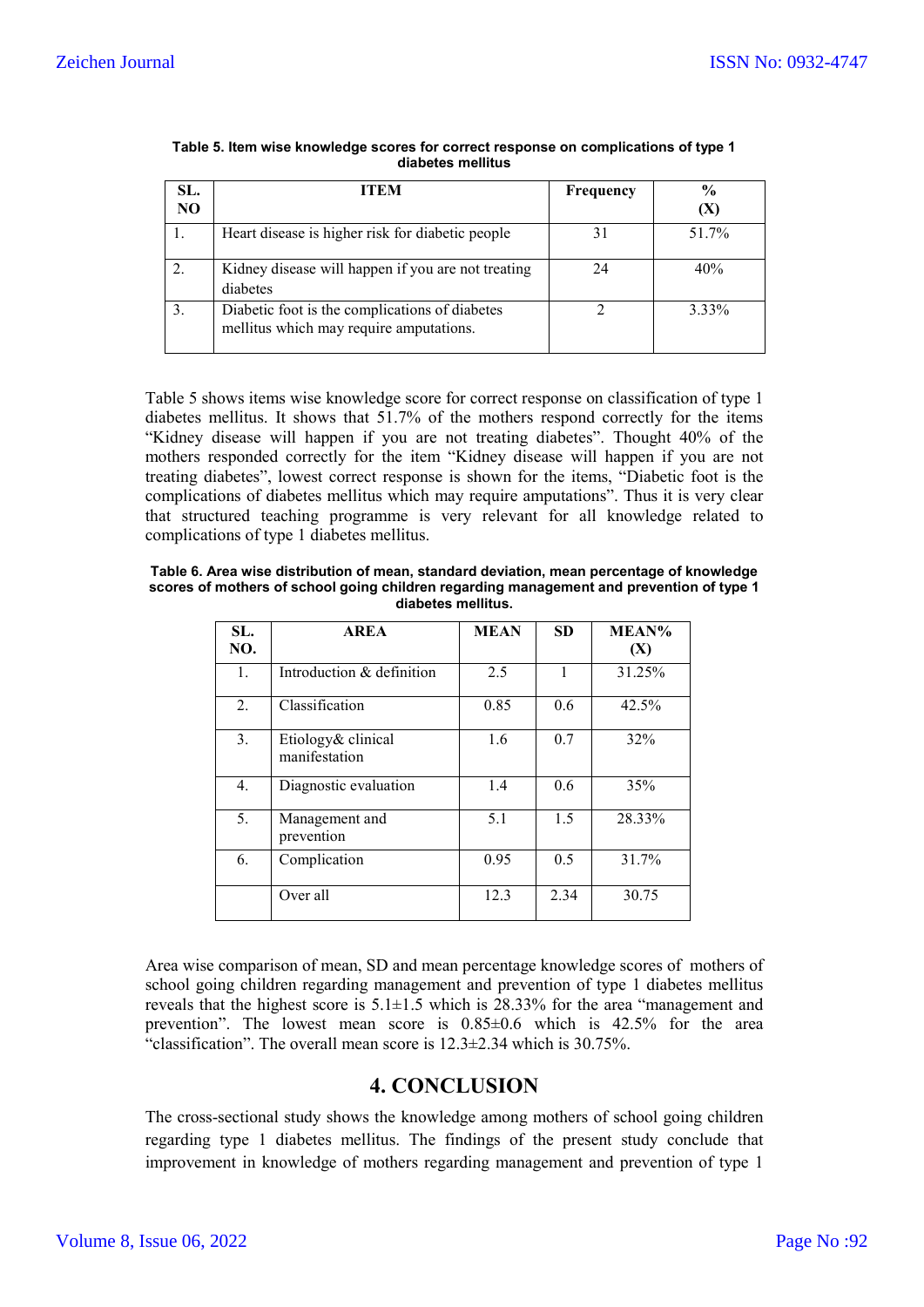diabetes mellitus is very much required. Instead of good demographic background the mothers of the selected area, knowledge regarding diabetes definition, classification, management and prevention is very much poor. Other than the classification types in no case the measured knowledge is more than 35%. Study also shows very poor knowledge of mothers regarding management and prevention of diabetes mellitus. Well propagation of awareness massages and structured teaching programme regarding the type 1 diabetes mellitus among mothers are very much warranted to ensure the healthy life of the public.

## **AKNOWLEDGEMENT**

Authors are grateful to the experts for their guidance in preparing the questionnaires and thankful to the area authorities for giving permission to conduct the study.

## **REFERENCES**

- [1] *https://www.who.int/health-topics/diabetes#tab=tab\_1.*
- [2] *"GLOBAL REPORT ON DIABETES", World Health Organization 2016, ISBN 9789241565257.*
- [3] *World Health Organization – Diabetes country profiles, 2016. Available online at: https://www.who.int/publications/m/item/diabetes-ind-country-profile-india-2016.*
- [4] *International Institute for population sciences (IIPS) and ICF. National family health survey (NFHS-4). Mumbai.*
- [5] *Misra A, Gopalan H, Jayawardena R, Hills AP, Soares M, Reza-Albarrán AA, et al. "Diabetes in developing countries", Journal of Diabetes, vol. 11, (2019), pp.522–539. doi: 10.1111/1753-0407.12913.*
- [6] *Elias, Maya Annie, et al. "Preparedness for Delivering Non-communicable Disease Services in Primary Care: Access to Medicines for Diabetes and Hypertension in a District in South India." BMJ Global Health, vol. 2, no. Suppl 3, (2017) pp. e000519.*
- [7] *Pakhare, Abhijit et al. "Assessment of primary care facilities for cardiovascular disease preparedness in Madhya Pradesh, India." BMC health services research vol. 15, (2015), no. 408.doi:10.1186/s12913-015-1075-x.*
- [8] *Grover A, Joshi A., "An overview of chronic disease models: a systematic literature review", Global Journal of Health Science, vol. 7, (2014), pp.210–27.*
- [9] *Ministry of Health and Family Welfare, Government of India. National Action Plan and Monitoring Framework for Prevention and Control of Noncommunicable Diseases (NCDs) in India. World Health Organization (2013). Available online at: https://www.iccpportal.org/sites/default/files/plans/National\_Action\_Plan\_and\_Monitoring\_Fram ework\_Prevention\_NCDs.pdf.*
- [10] *World Health Organization (WHO). Global Action Plan for the Prevention and Control of Noncommunicable Diseases: 529 2013–2020. World Health Organization. (2013). Available online at: https://www.who.int/nmh/global\_monitoring\_framework/en/.*
- [11] *Anjana RM, Deepa M, Pradeepa R, Mahanta J, Narain K, Das HK, et al., "Prevalence of diabetes and prediabetes in 15 states of India: results from the*